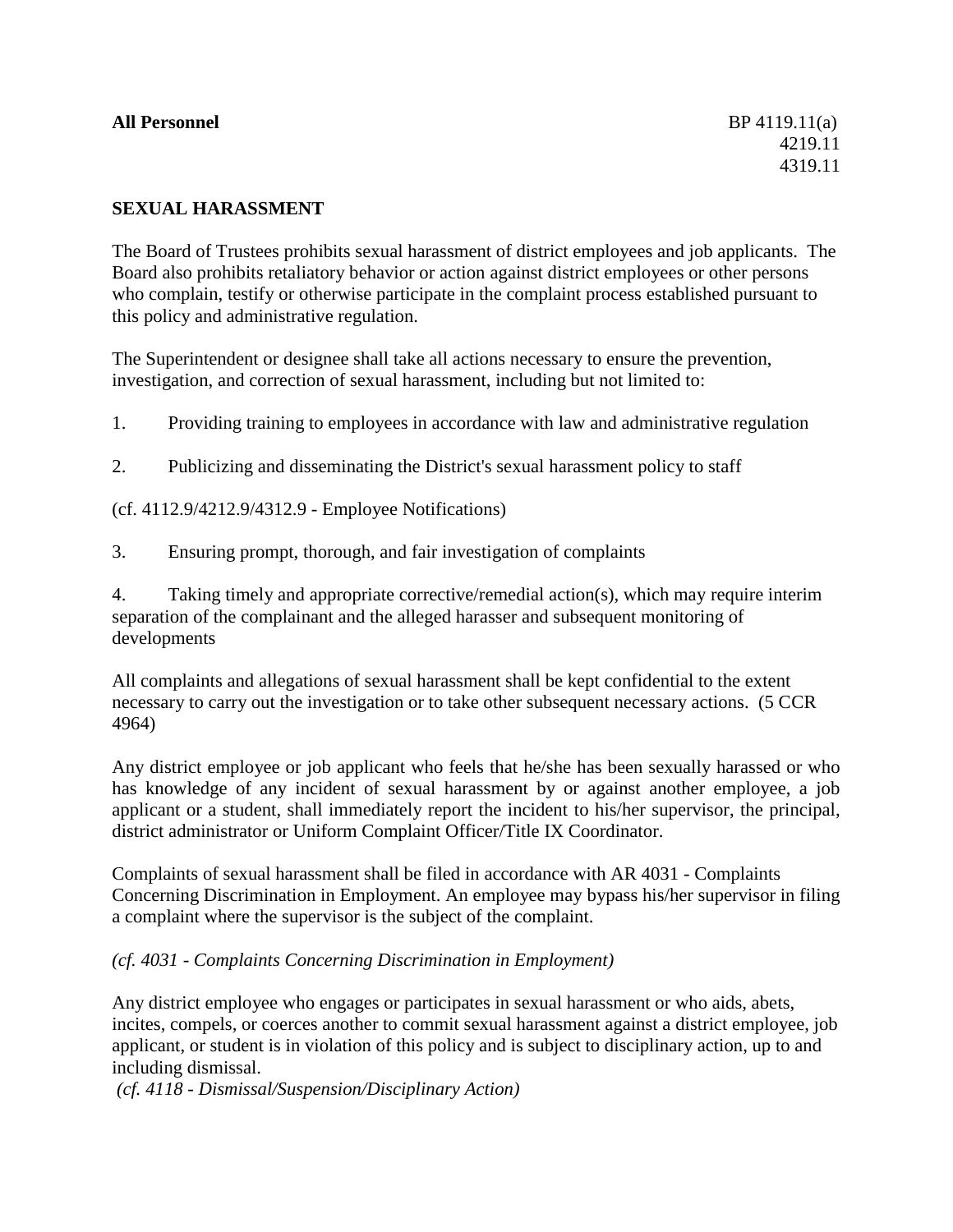#### **SEXUAL HARASSMENT** (continued)

*(cf. 4218 - Dismissal/Suspension/Disciplinary Ac Legal Reference: EDUCATION CODE 200-262.4 Prohibition of discrimination on the basis of sex GOVERNMENT CODE 12900-12996 Fair Employment and Housing Act, especially: 12940 Prohibited discrimination 12950.1 Sexual harassment training LABOR CODE 1101 Political activities of employees 1102.1 Discrimination: sexual orientation CODE OF REGULATIONS, TITLE 2 7287.8 Retaliation 7288.0 Sexual harassment training and education CODE OF REGULATIONS, TITLE 5 4900-4965 Nondiscrimination in elementary and secondary education programs receiving state financial assistance UNITED STATES CODE, TITLE 42 2000d-2000d-7 Title VI, Civil Rights Act of 1964 2000e-2000e-17 Title VII, Civil Rights Act of 1964, as amended 2000h-2-2000h-6 Title IX, 1972 Education Act Amendments CODE OF FEDERAL REGULATIONS, TITLE 34 106.9 Dissemination of policy COURT DECISIONS Department of Health Services v. Superior Court of California, (2003) 31 Cal.4th 1026 Faragher v. City of Boca Raton, (1998) 118 S.Ct. 2275 Burlington Industries v. Ellreth, (1998) 118 S.Ct. 2257 Gebser v. Lago Vista Independent School District, (1998) 118 S.Ct. 1989 Oncale v. Sundowner Offshore Serv. Inc., (1998) 118 S.Ct. 998 Meritor Savings Bank, FSB v. Vinson et al., (1986) 447 U.S. 57*

#### *Management Resources:*

*OFFICE OF CIVIL RIGHTS AND NATIONAL ASSOCIATION OF ATTORNEYS GENERAL Protecting Students from Harassment and Hate Crime, January, 1999 WEB SITES California Department of Fair Employment and Housing: http://www.dfeh.ca.gov Equal Employment Opportunity Commission: http://www.eeoc.gov U.S. Department of Education, Office for Civil Rights:*